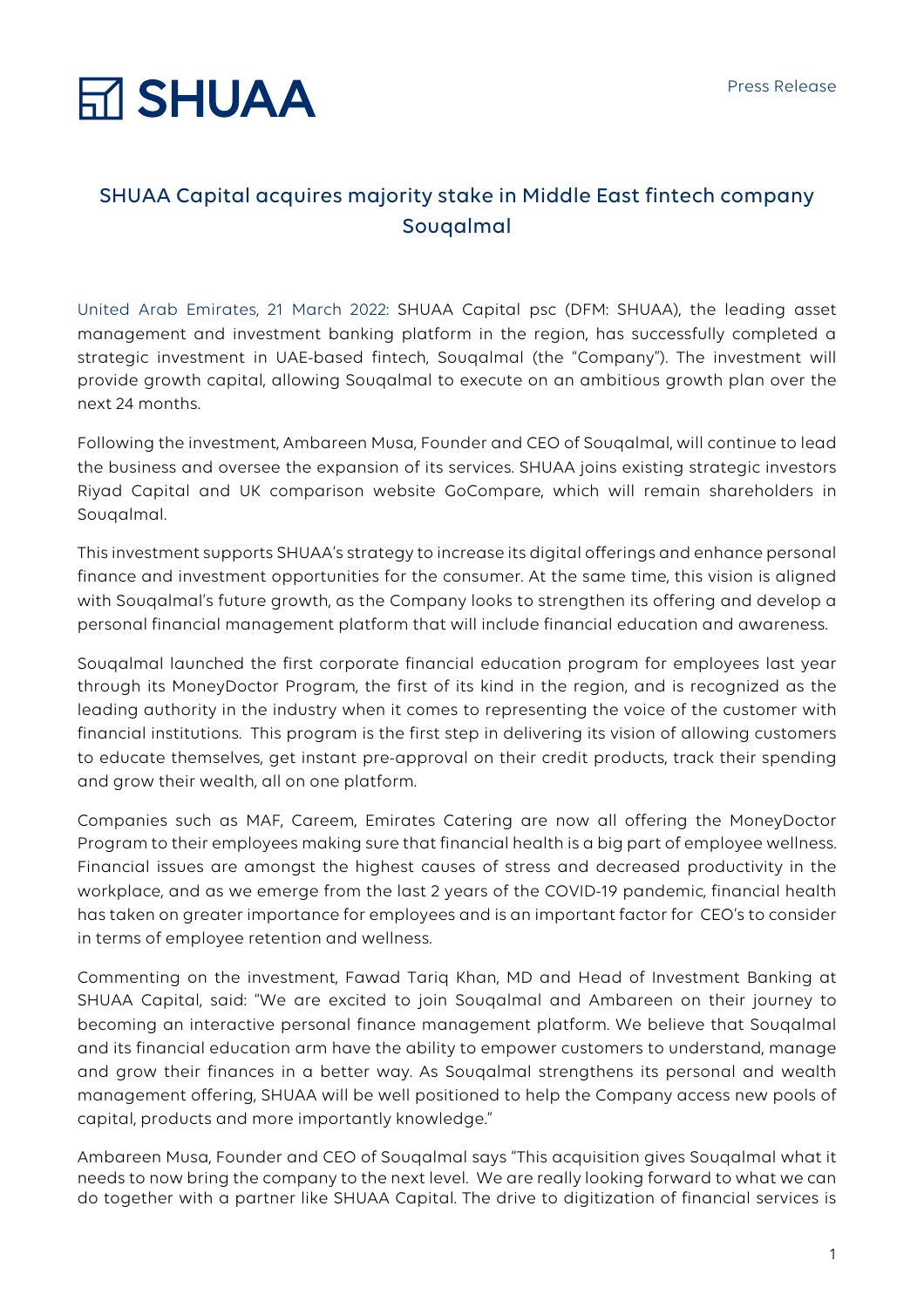### **RT SHUAA**

where the two companies really clicked and with this marriage brings resources, talent and the funds we need to really take on the under penetrated financial education industry"

Ends

#### Press Contacts

#### SHUAA Capital psc

Hani El Abid Head of Marketing and Communications Tel: +971 4 3199 723 Email: helabid@shuaa.com www.shuaa.com

#### ASDA'A BCW

Dhanya Issac Associate Director Tel: +971 4 450 7600 Email: dhanya.issac@bcw-global.com www.asdaa-bcw.com

#### Souqalmal.com

Ambareen Musa Founder and CEO Work: +971 4 4483016

#### About SHUAA Capital psc

SHUAA Capital psc (DFM: SHUAA) is a leading asset management and investment banking platform. SHUAA Capital psc is recognized for its strong track record and pioneering approach to investing through a differentiated, innovative and global product offering focused on public and private markets, debt and real estate.

The asset management segment, one of the region's largest, manages real estate funds and projects, investment portfolios and funds in the regional equities, fixed income and credit markets; it also provides investment solutions to clients, with a focus on alternative investment strategies. The investment banking segment provides corporate finance advisory, transaction services, private placement, public offerings of equity and debt securities, while also creating market liquidity on OTC fixed income products. The firm is regulated as a financial investment company by the Securities and Commodities Authority.

To learn more about SHUAA Capital, please visit:

- § Website: www.shuaa.com
- § Twitter: https://twitter.com/SHUAA\_Capital
- § LinkedIn: https://www.linkedin.com/company/shuaa-capital
- § Facebook: https://www.facebook.com/SHUAA.Capital.psc

About Souqalmal.com